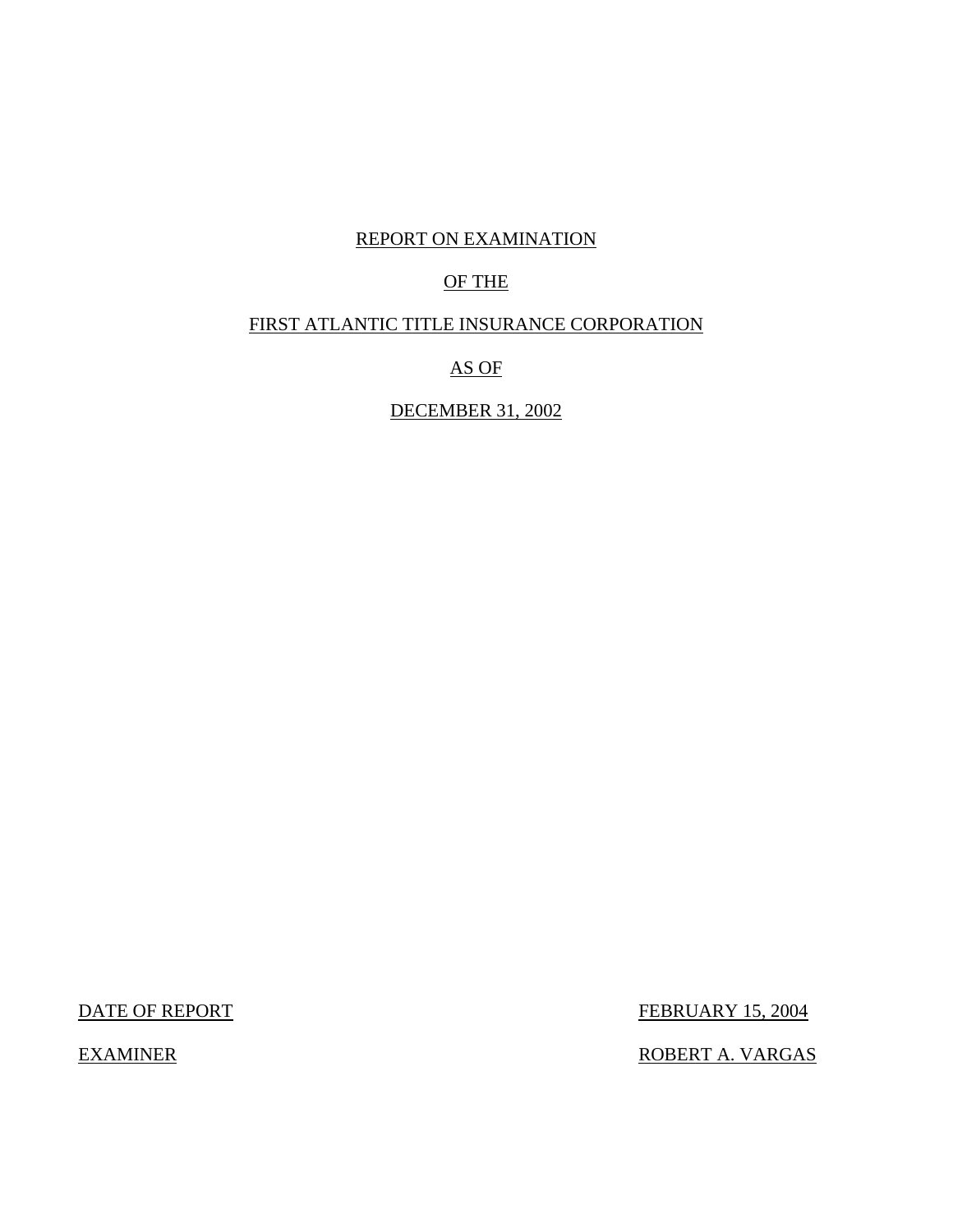## TABLE OF CONTENTS

|    | <b>ITEM NO.</b>                                   |                                         | PAGE NO.       |
|----|---------------------------------------------------|-----------------------------------------|----------------|
| 1. |                                                   | Scope of examination                    | $\overline{2}$ |
| 2. |                                                   | Description of Company                  | 3              |
|    | A.                                                | Management                              | 3              |
|    | <b>B.</b>                                         | Territory and plan of operation         | $\overline{4}$ |
|    | $C$ .                                             | Reinsurance                             | 6              |
|    | D.                                                | Holding company system                  | 6              |
|    | E.                                                | Segregated funds held for others        | 7              |
|    | F.                                                | Accounts, records and internal controls | $8\,$          |
|    | G.                                                | Custodian agreement                     | 8              |
|    | Η.                                                | Significant operation ratios            | 10             |
| 3. |                                                   | <b>Financial statements</b>             | 11             |
|    | A.                                                | <b>Balance</b> sheet                    | 11             |
|    | <b>B.</b>                                         | Operations and investment exhibit       | 12             |
| 4. |                                                   | Market conduct activities               | 13             |
| 5. | Compliance with prior report on examination<br>14 |                                         |                |
| 6. |                                                   | Summary of comments and recommendations | 18             |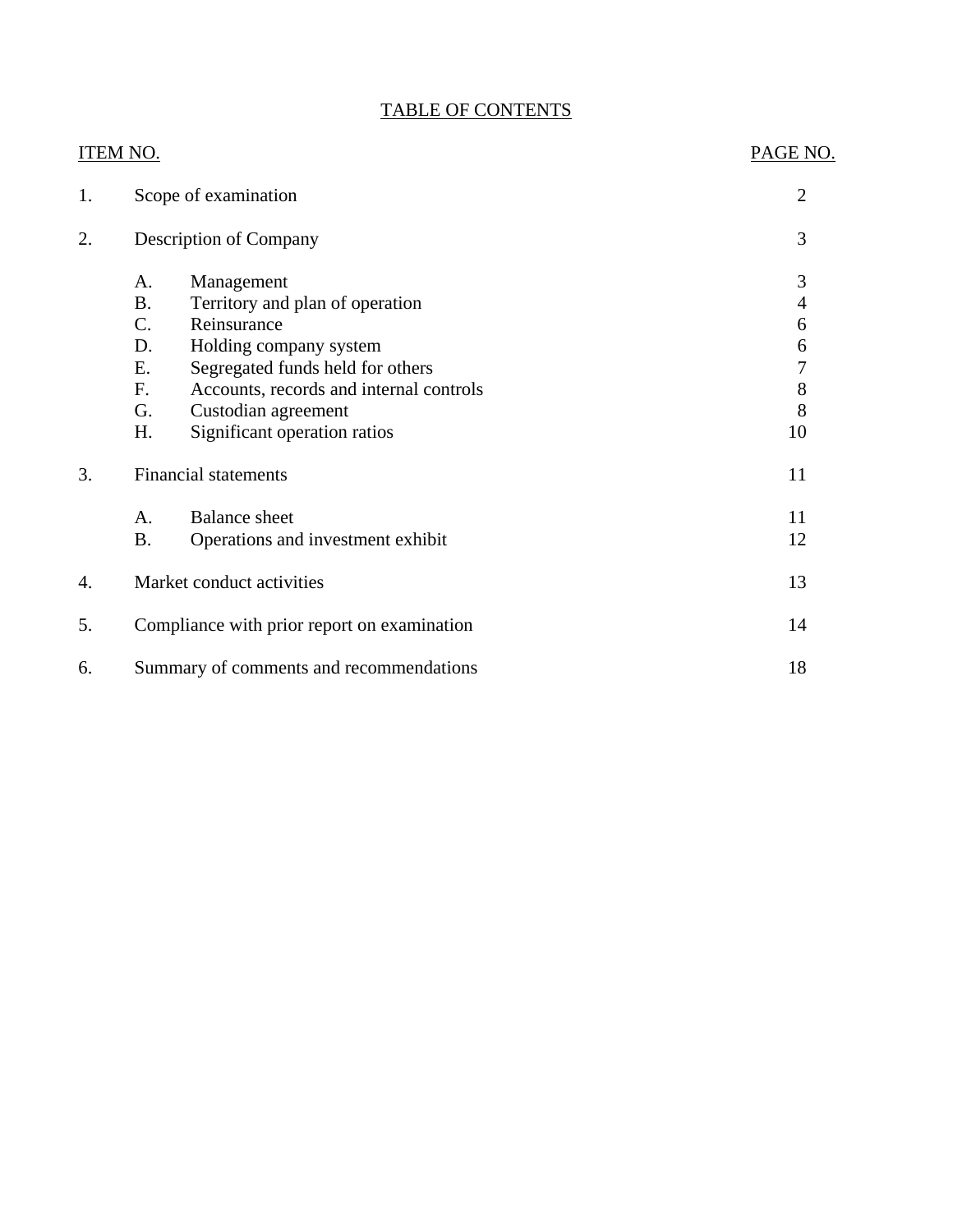

STATE OF NEW YORK INSURANCE DEPARTMENT 25 BEAVER STREET NEW YORK, NEW YORK 10004

February 15, 2004

Honorable Gregory V. Serio Superintendent of Insurance Albany, New York 12257

Sir:

Pursuant to the requirements of the New York Insurance Law, and in compliance with the instructions contained in Appointment Number 21811, dated December 6, 2001, attached hereto, I have made an examination into the condition and affairs of the First Atlantic Title Insurance Corporation as of December 31, 2002, and submit the following report thereon.

The examination was conducted at the office of the Company's president, which is located at 99

West Hawthorne Street, Valley Stream, New York 11580.

Wherever the designations "Company" or "FATIC" appear herein without qualification, they should be understood to indicate First Atlantic Title Insurance Corporation.

Wherever the designation "Department" appears herein without qualification, it should be understood to indicate The New York State Insurance Department.

The Company's home office is located at 585 Stewart Avenue, Suite 302, Garden City, New York 11530.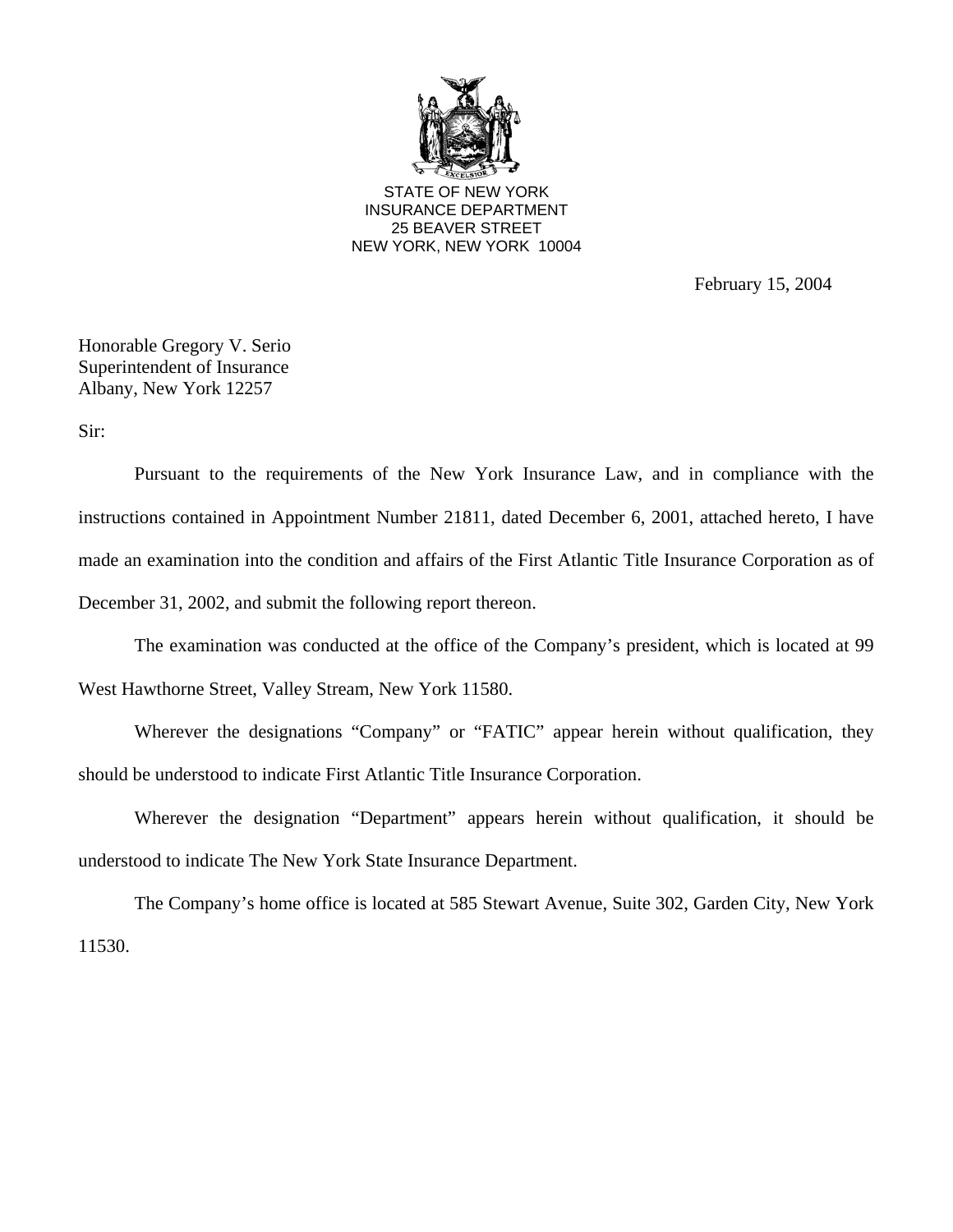#### 1. **SCOPE OF EXAMINATION**

<span id="page-3-0"></span>The previous examination was conducted as of December 31, 1997. This examination covers the five-year period from January 1, 1998 through December 31, 2002. Transactions occurring subsequent to this period were reviewed where deemed appropriate by the examiner.

The examination comprised a complete verification of the assets and liabilities as of December 31, 2002, a review of income and disbursements deemed necessary to accomplish such verification and utilized, to the extent considered appropriate, work performed by the Company's independent certified public accountants. A review or audit was also made of the following items as called for in the Examiners Handbook of the National Association of Insurance Commissioners:

> History of Company Management and control Corporate records Fidelity bond and other insurance Employees' welfare and pension plans Territory and plan of operation Market conduct activities Growth of the Company Business in force Loss experience Reinsurance Accounts and records Financial statements

This report on examination is confined to financial statements and comments on those matters which involve departures from laws, regulations or rules, or which are deemed to require explanation or description.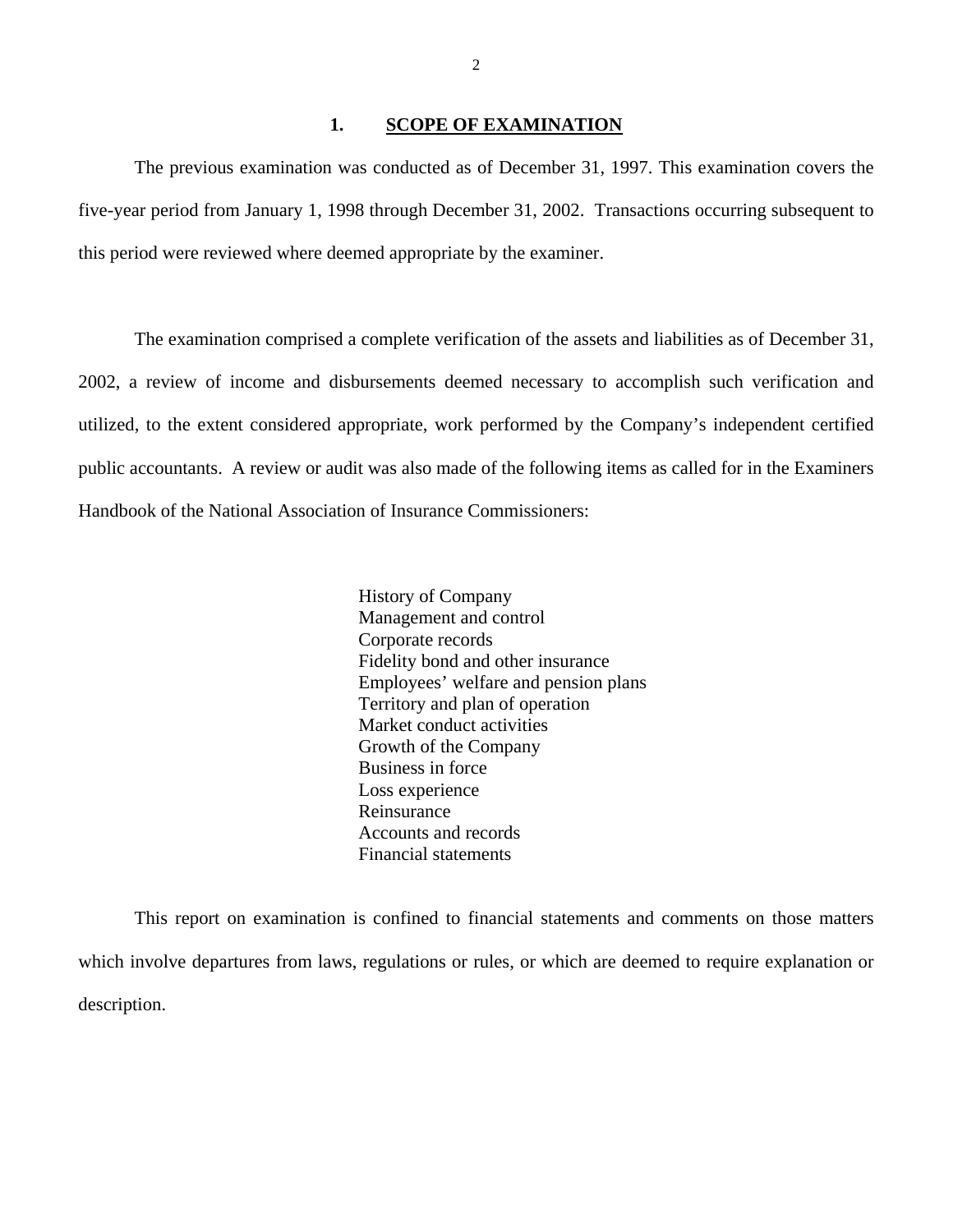<span id="page-4-0"></span>The Company was incorporated on November 10, 1988, under the provisions of Article 64 of the New York Insurance Law, with an authorized capital of \$500,000 and gross paid in and contributed surplus of \$250,000.

#### A. Management

Pursuant to the Company's charter and by-laws, management of the Company is vested in a board of directors consisting of not less than 7 nor more than 14 members.

As of December 31, 2002, the Company had seven directors. The board of directors met once a year during the examination period. The directors as of December 31, 2002 were as follows:

| Name and Residence                 | Principal Occupation                  |
|------------------------------------|---------------------------------------|
| Allan Goldstein<br>Spencertown, NY | Retired                               |
| Cindy Lynn Gottshall               | Secretary/Treasurer,                  |
| White Plains, NY                   | First Atlantic Title Insurance Corp.  |
| <b>Chester John Gottshall</b>      | Electronic Technician,                |
| White Plains, NY                   | <b>Westchester Television Service</b> |
| Irwin M. Haims                     | President,                            |
| Woodmere, NY                       | First Atlantic Title Insurance Corp.  |
| <b>Irwin Port</b><br>Woodmere, NY  | Attorney and CPA                      |
| <b>Sally Port</b>                  | Vice President,                       |
| Woodmere, NY                       | First Atlantic Title Insurance Corp.  |
| <b>Barry Bailin</b>                | Computer Technician,                  |
| Englewood Cliffs, NJ               | <b>NATO</b>                           |

The minutes of all meetings of the board of directors during the examination period were reviewed. All meetings were well attended.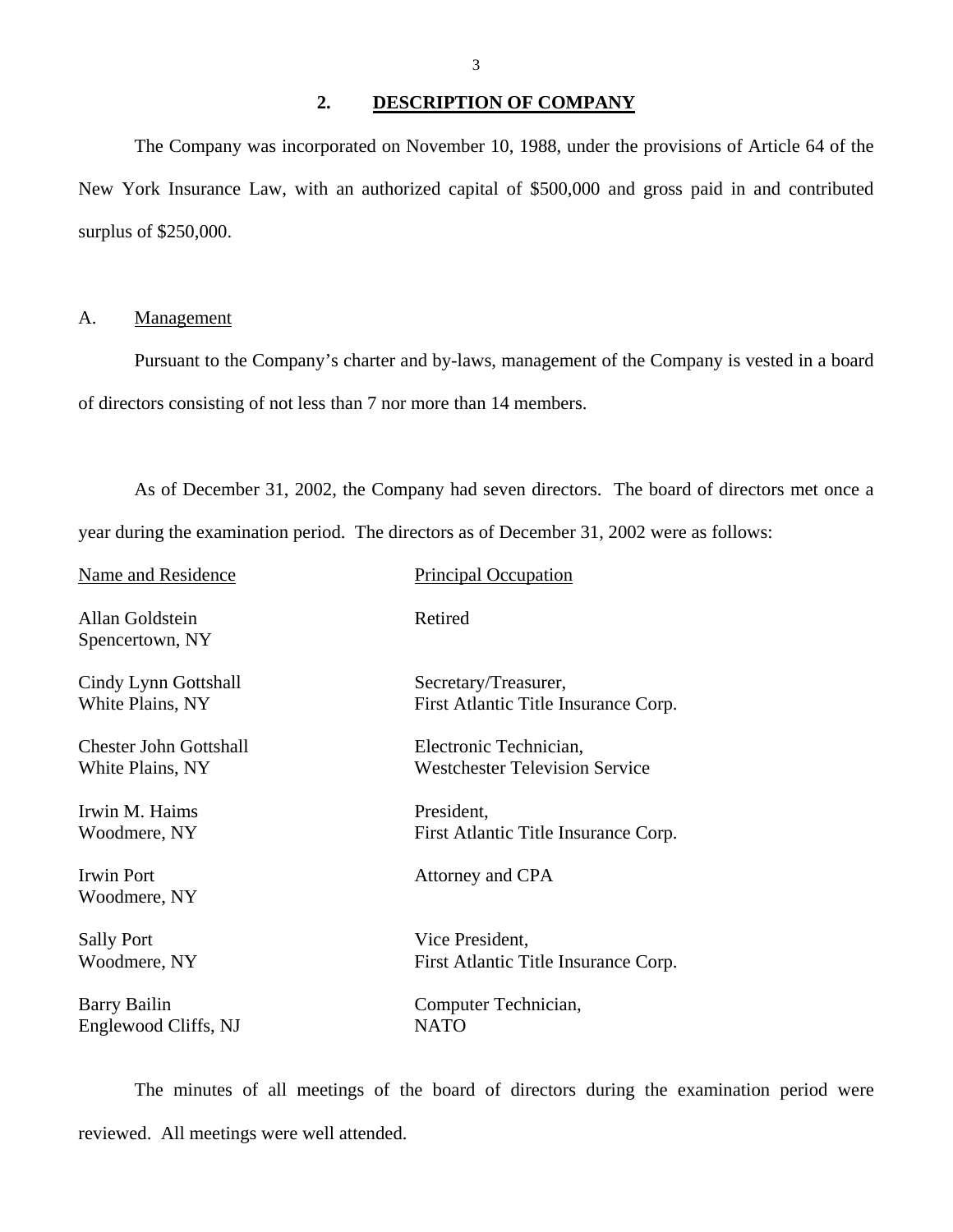<span id="page-5-0"></span>The principal officers of the Company as of December 31, 2002 were as follows:

| Name                 | Title               |
|----------------------|---------------------|
| Irwin M. Haims       | President           |
| <b>Sally Port</b>    | Vice President      |
| Cindy Lynn Gottshall | Secretary/Treasurer |

The officers listed above and in the annual statements filed with the Department are not employees of the Company. The business and affairs of the Company are managed by Port Abstract Inc., which is owned by Peter Port, who is the son of Sally Port. Port Abstract Inc. also acts as an agent for the Company for which it receives a commission of 82 percent of the gross premiums written. Peter Port does not own any shares of the Company.

It was noted in the prior report on examination that the Company's method of operation changed from the "original plan of operation" filed with the Department. The original plan included the Company employees to direct the affairs of the Company. As noted, the Company has no employees. It was recommended that the Company amend its "plan of operation" and to file such plan with the Department to reflect its current mode of operations. Included in such plan should be a proposed management agreement between the Company and Port Abstract Inc.

It is recommended that the Company amend its "plan of operation" to reflect its current mode of operations and file such plan, which should include a proposed management agreement, with the Department.

### B. Territory and Plan of Operation

At December 31, 2002, the Company is licensed to do title insurance business in New York State only. The following schedule shows direct premiums written in the State of New York compared to direct business written as determined by the examiner during the five year examination period: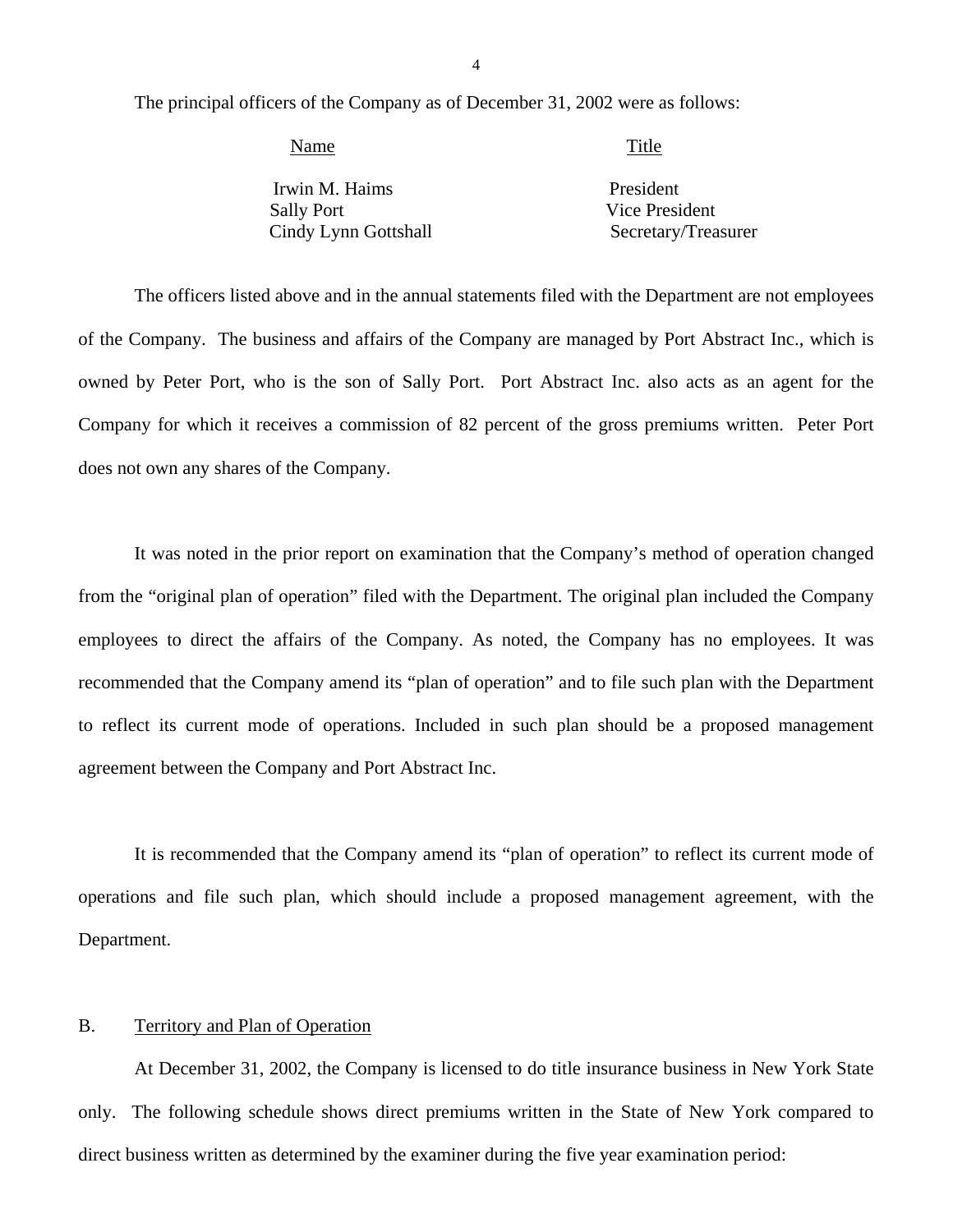### Direct Premiums Written

| Calendar Year | Per Company | Per Examination | Difference  |
|---------------|-------------|-----------------|-------------|
| 1998          | 124,896     | \$693,873       | \$568,977   |
| 1999          | 113,345     | 629,695         | 516,350     |
| 2000          | 70,723      | 392,924         | 322,201     |
| 2001          | 165,685     | 920,473         | 754,788     |
| 2002          | 184,378     | 1,024,317       | 839,939     |
| Totals        | \$659,027   | \$3,661,282     | \$3,002,255 |

The difference between the Company's direct premiums written and the examination amount was due to the fact that the Company reported its direct premiums written net of commissions paid to agents. The Annual Statement Instructions for Title Insurance Companies published by the National Association of Insurance Commissioners prescribes the method of reporting direct premiums written in Schedule T and other schedules or exhibits in the annual statement and requires that such premiums be reported gross of commissions. Additionally, Paragraph 7 of SSAP 57 provides that "Amounts paid to or retained by agents shall be reported as an expense."

A review of the Schedules T contained in the annual statements filed for the five-year examination period did not accurately reflect the Company's "gross direct premiums written" and the Operations and Investment exhibits did not accurately report the "amounts paid to or retained by title agent."

It is recommended that the Company report "gross direct premiums written" gross of commissions on Schedule T of its filed annual statement, in accordance with the provisions of the Annual Statement Instructions for Title Companies and SSAP No. 57.

It is further recommended that the Company correctly report agents' commissions as "amounts paid to or retained by title agent" on the operations and investment exhibits of its filed annual statements,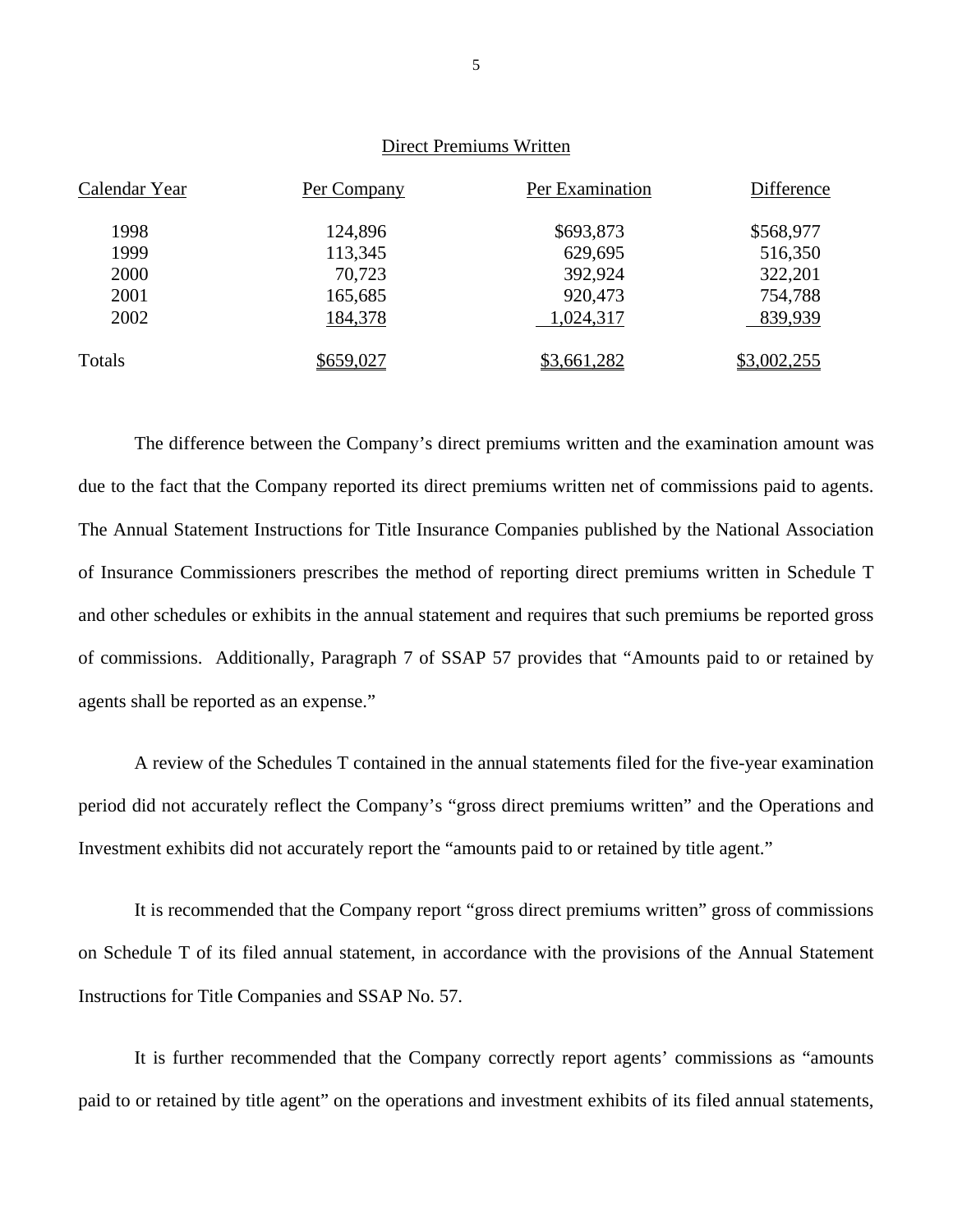<span id="page-7-0"></span>in accordance with the provisions of the Annual Statement Instructions for Title Companies and SSAP No. 57.

As of the examination date, the Company was authorized to transact the kind of insurance as defined in paragraph 18 of Section 1113(a) of the New York Insurance Law.

Based upon the line of business for which the Company is licensed, and the Company's current capital structure, and pursuant to the requirements of Article 64 of the New York Insurance Law, the Company is required to maintain a minimum surplus to policyholders in the amount of \$500,000.

The Company writes only direct business through Port Abstract Incorporated, which transacts title insurance on behalf of the Company.

#### C. Reinsurance

The Company did not enter into any reinsurance agreements during this examination period. The Company has established a maximum retention of \$250,000 for any one risk. The amount is within the limits prescribed by Section 6403(c) of the New York Insurance Law.

#### D. Holding Company System

The Company is controlled by Sally Port, a private individual, who owns a 70% interest in First Atlantic Title Insurance Corporation. The Company registered with the Department as a controlled insurer and has not filed annual reports in accordance with the requirements of Article 15 of the New York Insurance Law and Department Regulation 52.

It is recommended that the Company file annual reports in accordance with the requirements of Article 15 of the New York Insurance Law.

6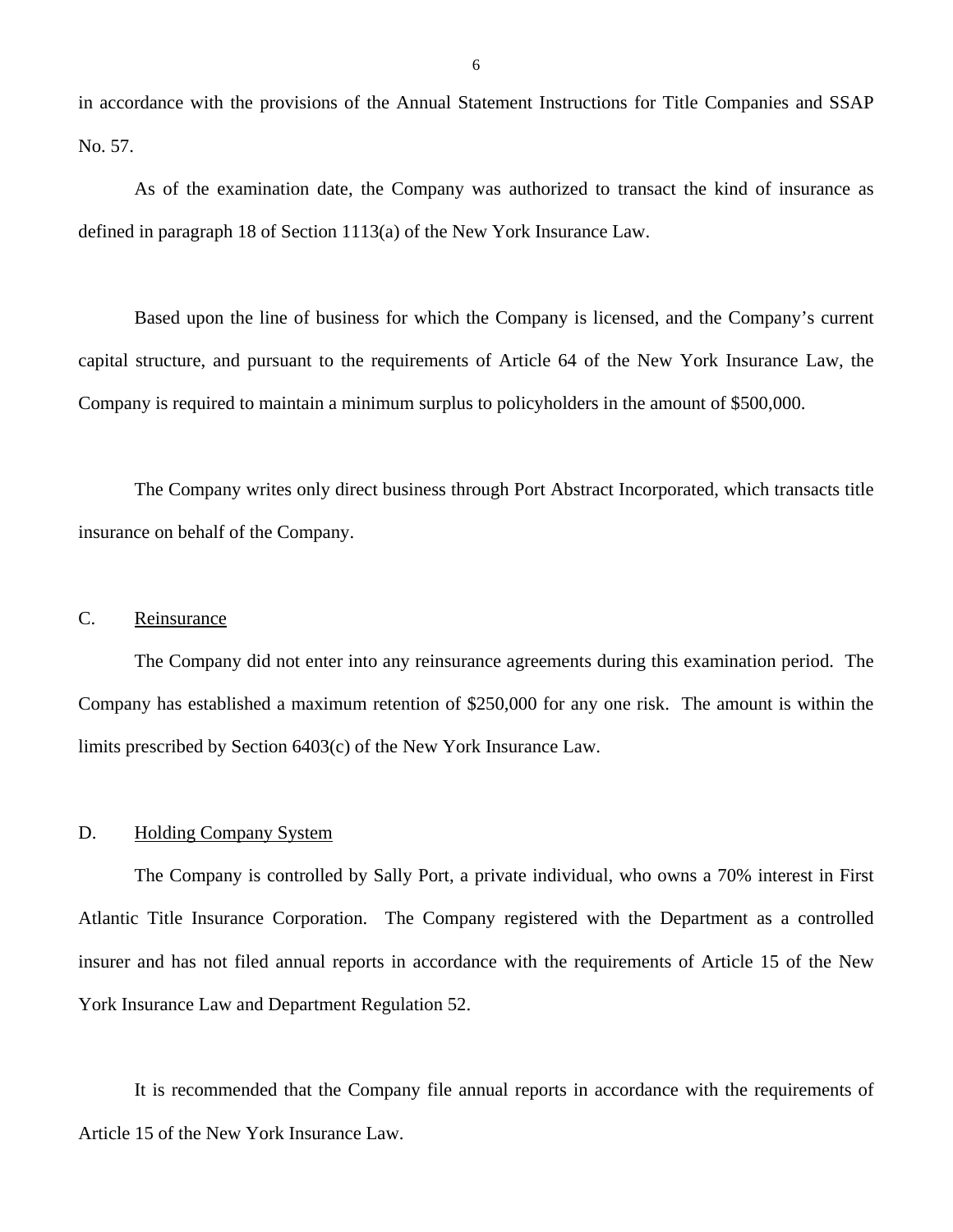| Stockholder         | No. of Shares | Percentage of |
|---------------------|---------------|---------------|
|                     |               | ownership     |
| <b>Sally Port</b>   | 140           | 70.0          |
| Cindy Gottshall     | 10            | 5.0           |
| <b>Barry Bailin</b> | 25            | 12.5          |
| Debora Schwartz     | 5             | 2.5           |
| Barbara Bailin      | 5             | 2.5           |
| June Reich          | 5             | 2.5           |
| Alan Goldstein      | 5             | 2.5           |
| Irwin M. Haims      | 2.5           | 1.25          |
| Alvin M. Glasser    | 2.5           | 1.25          |
| Totals              |               |               |
|                     |               |               |

<span id="page-8-0"></span>The following represents the ownership interests in First Atlantic Insurance Corp.:

Neither the Company or any of the above stockholders has an interest in Port Abstract Inc.

#### E. Segregated Funds Held For Others

During the examination period, the Company reported no amounts for segregated funds held for others in the footnote of its filed annual statement. It contended that its agent did not hold escrow deposits on its behalf during the period under examination. However, the examiner's review of a sample of title insurance closing files revealed that the Company has no procedures to account for and determine the escrow on deposit with the agent. It is recommended that the Company establish procedures to account for and determine the escrow amount on deposit with its agent.

The Company does not require the agent to enter into an escrow agreement nor does it require the agent to remit the unpaid escrow deposit to the Company. It is recommended that the Company require the agent to execute an escrow agreement.

The Company has a fiduciary responsibility to its policyholders for custody and accountability of escrow deposits. It is recommended that the Company establish procedures to account for and determine the amount of escrow on deposit with its agent. It is recommended that the Company disclose all escrow deposits held on behalf of its policyholders in a footnote to its annual statements.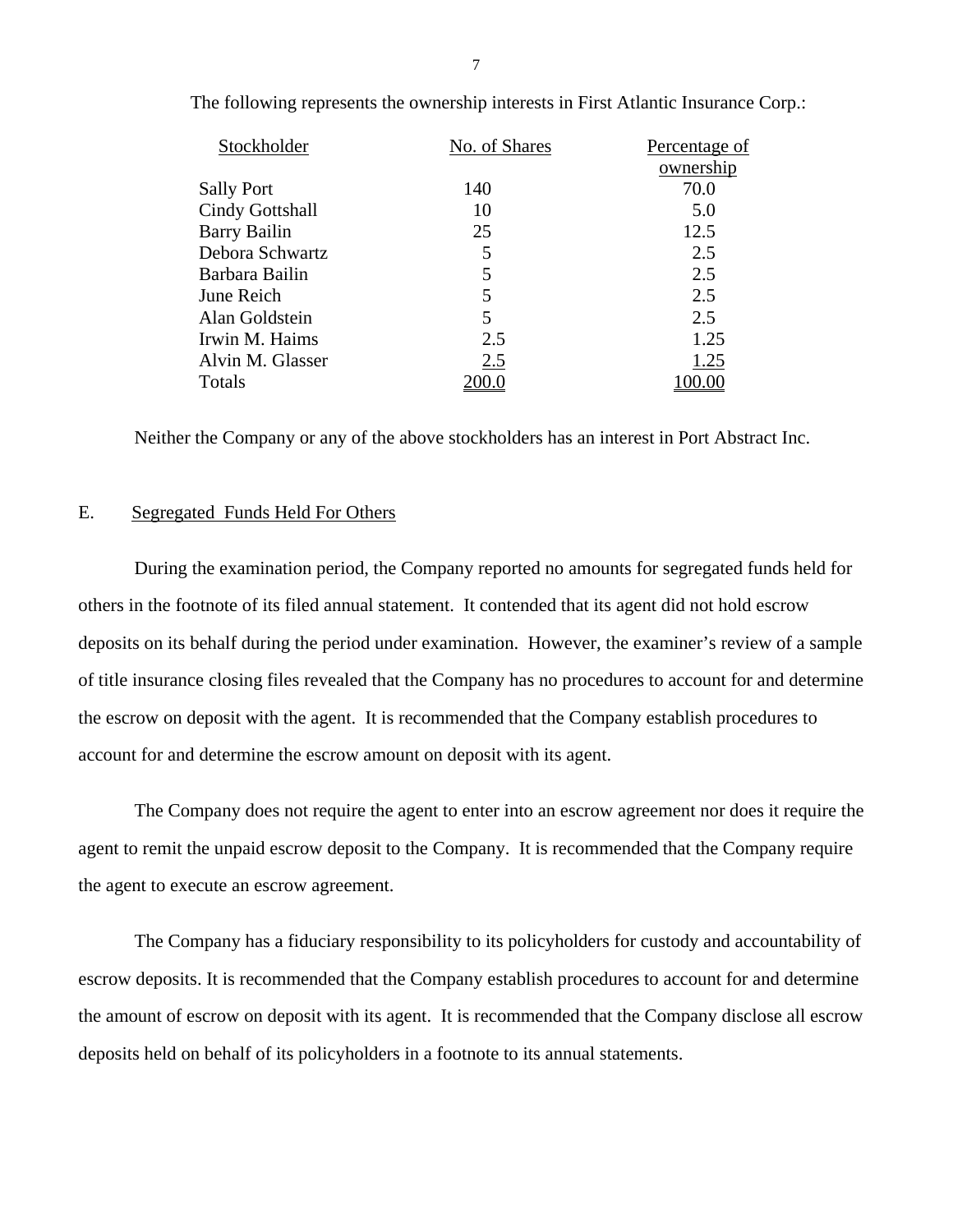#### <span id="page-9-0"></span>F. Accounts, Records and Internal Controls

During the period under examination, the Company showed the following deficiencies in its

system of accounts, records and internal controls:

- i. The Company did not have any fidelity bond and business interruption insurance;
- ii. The Company requires only one signature for issued checks and for bank transfers;
- iii. The Company did not segregate the required amount of reinsurance reserve per Section 6405(c) of the NYS Insurance Law.

It is recommended that the Company:

- i. Obtain fidelity bond and business interruption insurance;
- ii. Require two authorized signatures for checks and for transactions drawn on the Company's bank accounts;
- iii. Segregate the required amount of reinsurance reserve as specified in Section 6405(c) of the NYS Insurance Law.

#### G. Custodian Agreement

A review of the Company's custodian and safekeeping agreement indicated that it lacked the following protective covenants, which are evident of good business practices and adequate internal control as stated in the NAIC Financial Examiners Handbook Part 1 Section 1V H:

- 1) That the custodian shall secure and maintain insurance protection in an adequate amount.
- 2) That the national bank, state bank, or trust company, as custodian is obligated to indemnify the insurance company for any insurance company's loss of securities in the custodian's custody, except that, unless domiciliary state law, regulation, or administrative action otherwise require a stricter standard (Section 2.b. sets forth an example of such a stricter standard), the bank or trust company shall not be so obligated to the extent that such loss was caused by other than the negligence or dishonesty of the custodian;
- 3) If domiciliary state law, regulation, or administrative action requires a stricter standard of liability for custodians of insurance company securities than that set forth in Section 2.a., then such stricter standard shall apply. An example of a stricter standard that may be used is that the custodian is obligated to indemnify the insurance company for any loss of securities of the insurance company in the custodian's custody occasioned by the negligence or dishonesty of the custodian's officers or employees, or burglary, robbery, holdup, theft, or mysterious disappearance, including loss by damage or destruction;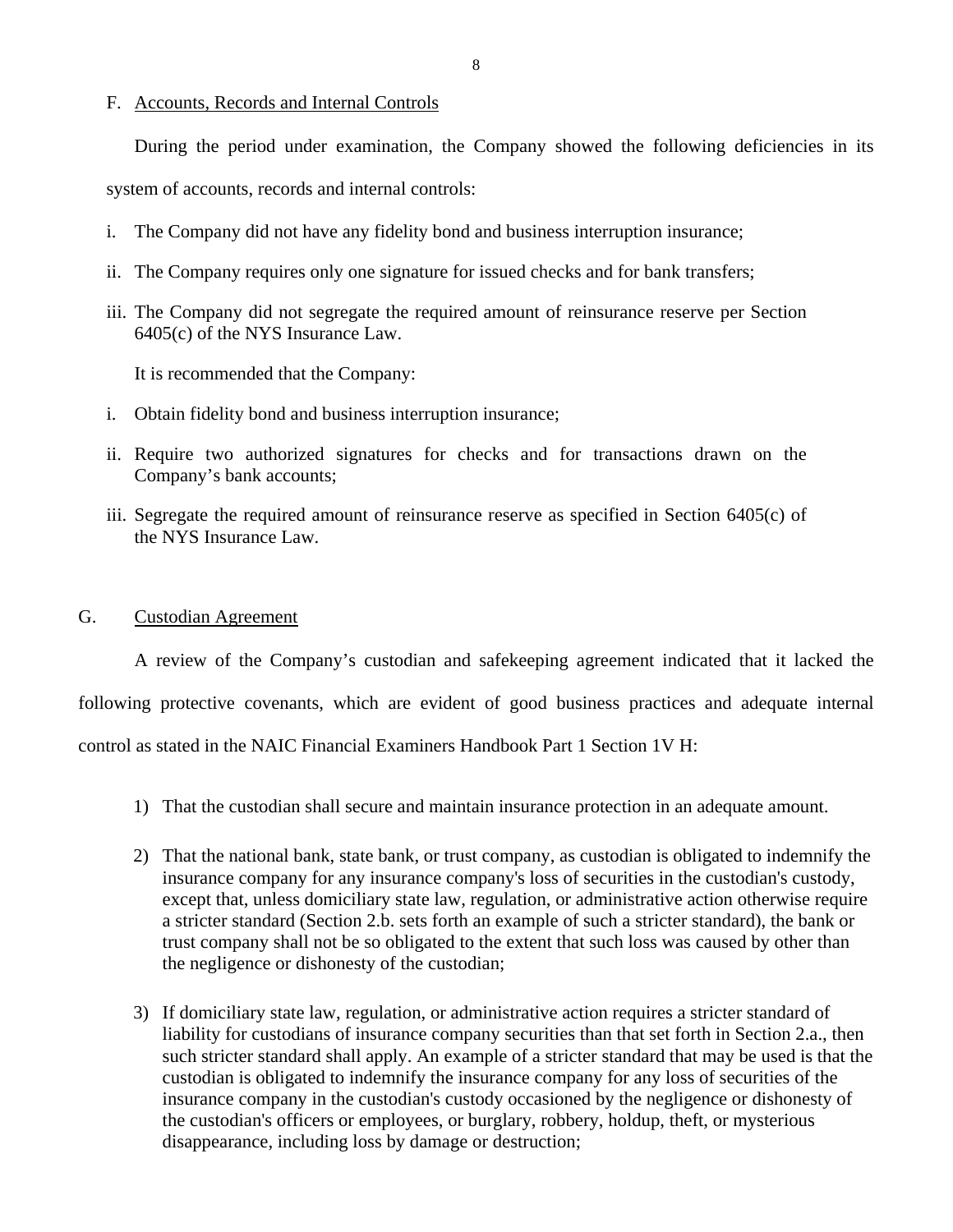- 4) That in the event of a loss of the securities for which the custodian is obligated to indemnify the insurance company, the securities shall be promptly replaced or the value of the securities and the value of any loss of rights or privileges resulting from said loss of securities shall be promptly replaced; and may provide;
- 5) That the national bank, state bank or trust company as custodian shall not be liable for any failure to take any action required to be taken hereunder in the event and to the extent that the taking of such action is prevented or delayed by war (whether declared or not and including existing wars), revolution, insurrection, riot, civil commotion, act of God, accident, fire, explosions, stoppage of labor, strikes or other differences with employees, laws, regulations, orders or other acts of any governmental authority, or any other cause whatever beyond its reasonable control;
- 6) That in the event that the custodian gains entry in a clearing corporation through an agent, there should be [an] a written agreement between the custodian and the agent that the agent shall be subjected to the same liability for loss of securities as the custodian. If the agent is governed by laws that differ from the regulation of the custodian, the Commissioner of Insurance of the state of domicile may accept a standard of liability applicable to the agent that is different from the standard liability;
- 7) That if the custodial agreement has been terminated or if 100% of the account assets in any one custody account have been withdrawn, the custodian shall provide written notification, within three business days of termination or withdrawal, to the insurer's domiciliary commissioner;
- 8) That during regular business hours, and upon reasonable notice, an officer or employee of the insurance company, an independent accountant selected by the insurance company and a representative of an appropriate regulatory body shall be entitled to examine, on the premises of the custodian, its records relating to securities, if the custodian is given written instructions to that effect from an authorized officer of the insurance company;
- 9) The custodian and its agents, upon reasonable request, shall be required to send all reports which they receive from a clearing corporation or the Federal Reserve book-entry system which the clearing corporation or the Federal Reserve permits to be redistributed and reports prepared by the custodian's outside auditors, to the insurance company on their respective systems of internal control;
- 10) That the custodian shall provide, upon written request from a regulator or and authorized officer of the insurance company, the appropriate affidavits, with respect to the insurance company's securities held by the custodian;
- 11) That the foreign bank acting as a custodian, or a U.S. custodian's foreign agent, or a foreign clearing corporation is only holding foreign securities or securities required by the foreign country in order for the insurer to do business in that country. A U.S. custodian must hold all other securities.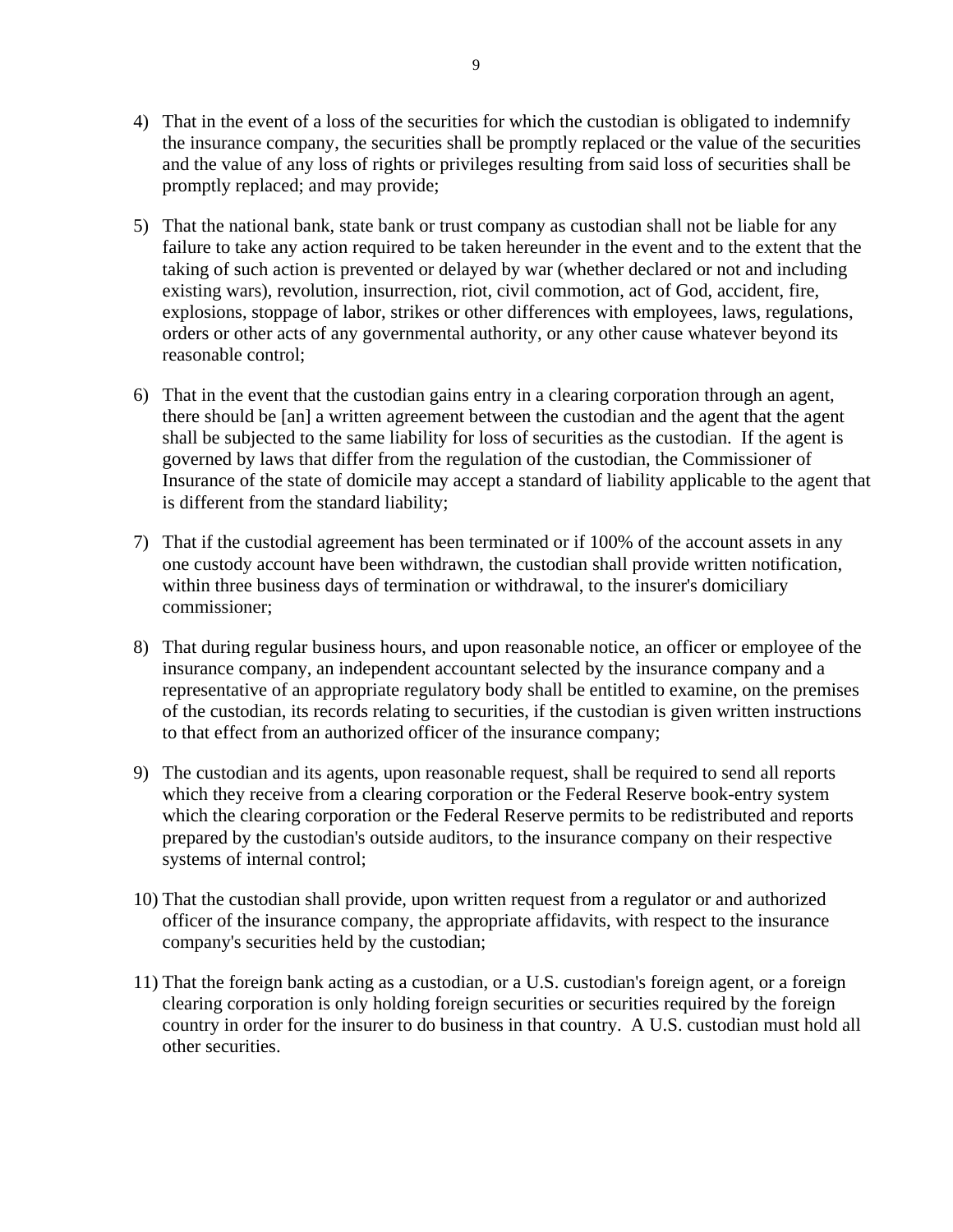It is recommended that the Company establish a formal written custodian agreement for its securities held in a bank or trust company, chartered by the United States or any State thereof, which contains safeguards and controls that are in accordance with the NAIC Financial Examiners Handbook Part 1 Section 1V H.

#### I. Significant Operating Ratios

The underwriting ratios presented below are on an earned-incurred basis and encompassed the five year period covered by this examination:

|                                            | Amounts   | Ratios  |
|--------------------------------------------|-----------|---------|
| Loss and loss adjustment expenses incurred | \$40,000  | 6.47%   |
| Other operating expenses incurred          | 162,456   | 26.31   |
| Net operating gain                         | 415,055   | 67.22   |
| Premiums earned                            | \$617,511 | 100.00% |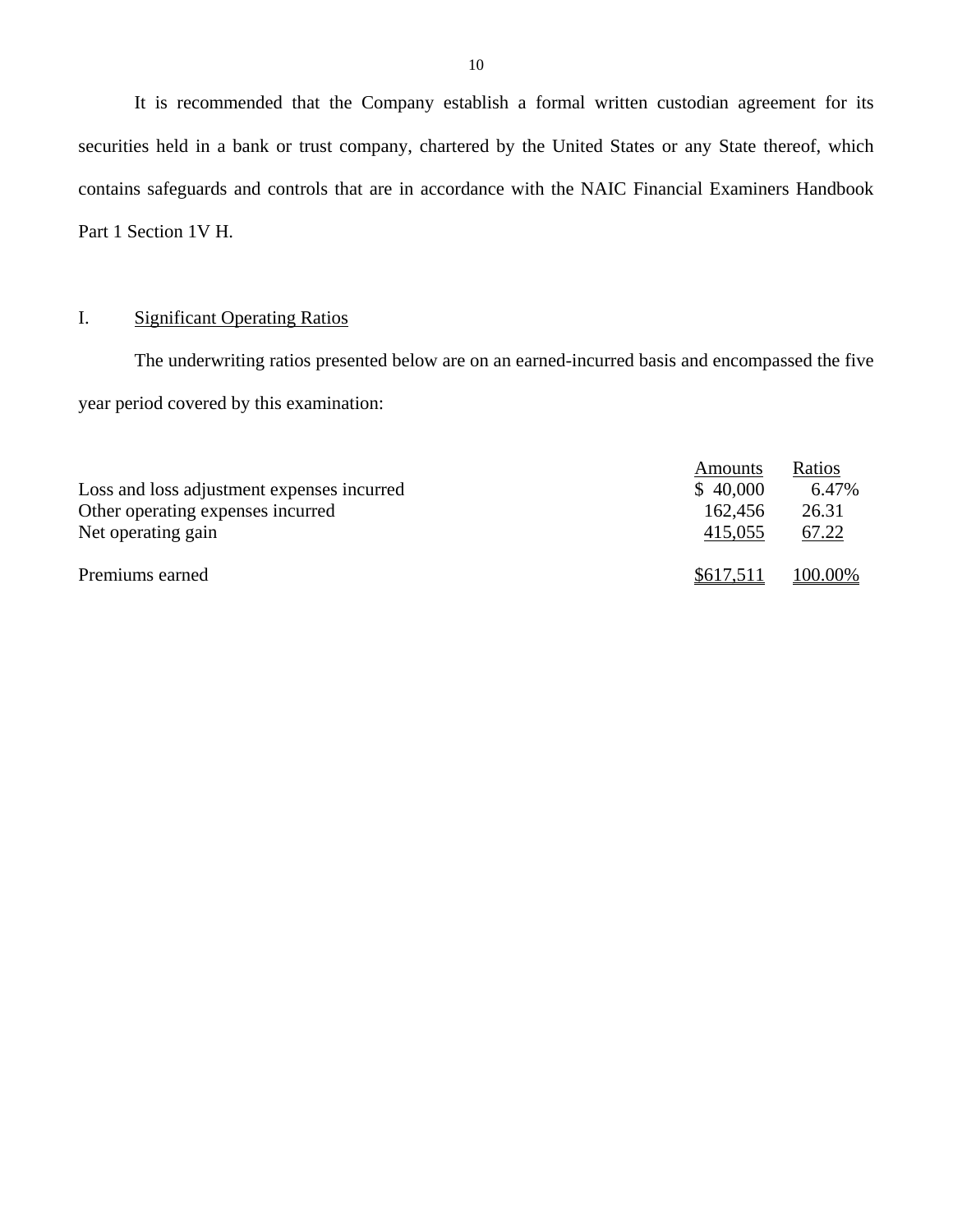## **3. FINANCIAL STATEMENTS**

### A. Balance Sheet

The following shows the assets, liabilities and surplus as regards policyholders as determined by this examination. It is the same as the balance sheet filed by the Company:

| Assets                                                                                                  | Ledger<br>Assets | Not-Admitted<br>Assets | Net-Admitted<br><b>Assets</b> |
|---------------------------------------------------------------------------------------------------------|------------------|------------------------|-------------------------------|
| Short-term investments                                                                                  | \$897,422        | \$                     | \$897,422                     |
| Cash on hand and on deposit                                                                             | 354,193          |                        | 354,193                       |
| Title insurance premiums and<br>fees receivable                                                         | 37,028           |                        | 37,028                        |
| Deposits                                                                                                | <u>1,550</u>     |                        | 1,550                         |
| <b>Total assets</b>                                                                                     | \$1,290,193      | \$<br>$\theta$         | \$1,290,193                   |
| Liabilities                                                                                             |                  |                        |                               |
| Statutory premiums reserve                                                                              |                  |                        | \$97,239                      |
| Commissions, brokerage and other charges due or<br>accrued to attorneys, agents and real estate brokers |                  |                        | 3,900                         |
| <b>Total liabilities</b>                                                                                |                  |                        | \$101,139                     |
| Common capital stock                                                                                    |                  |                        | \$500,000                     |
| Gross paid in and contributed surplus                                                                   |                  |                        | 250,000                       |
| Unassigned funds (surplus)                                                                              |                  |                        | 439,054                       |
| Surplus as regards policyholders                                                                        |                  |                        | \$1,189,054                   |
| Total liabilities and surplus                                                                           |                  |                        | \$1,290,193                   |

Note: The Company's tax returns have never been audited by the Internal Revenue Service. The examiner is unaware of any potential exposure of the Company to any further tax assessment and no liability has been established herein relative to such contingency.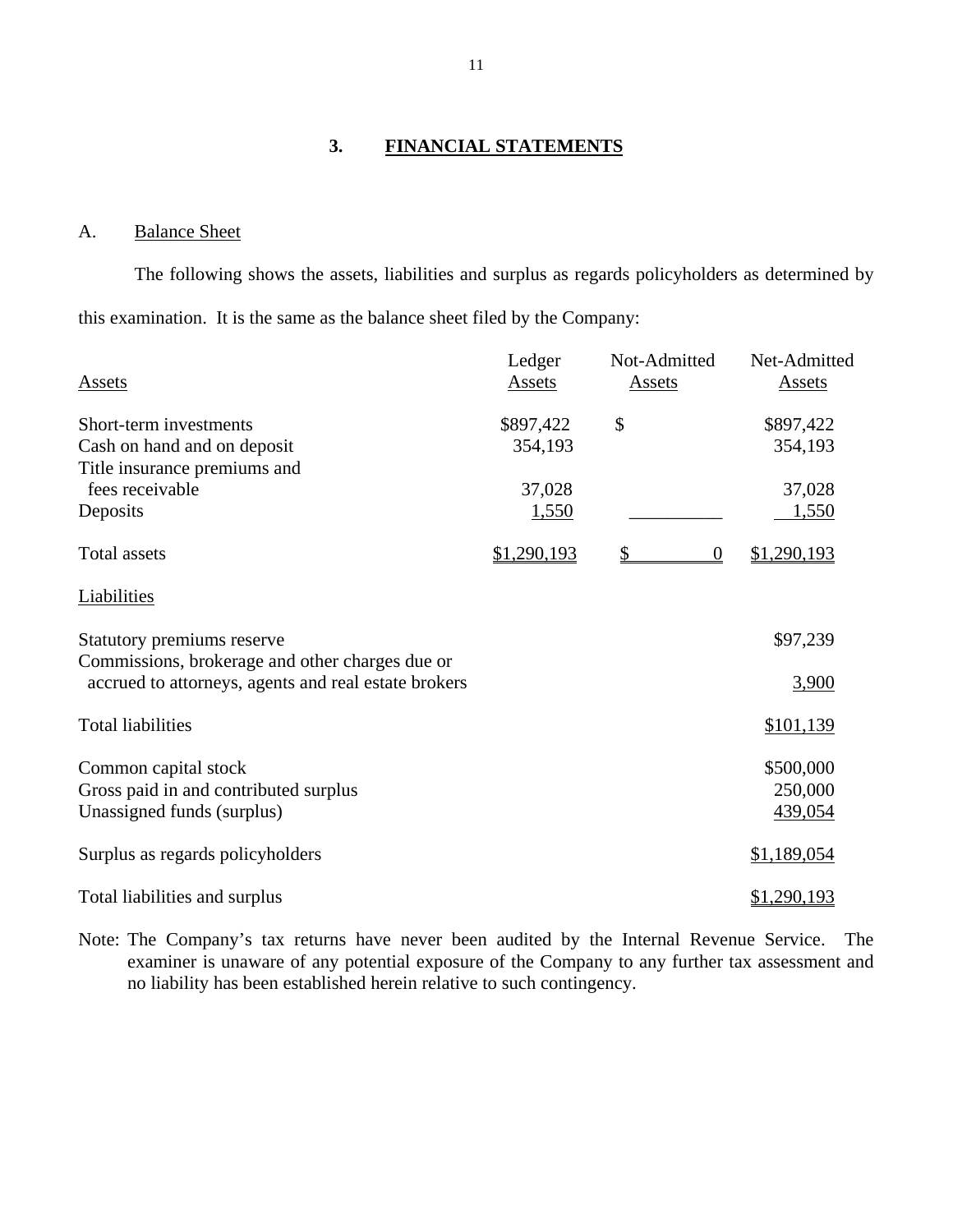# B. Operations and Investment Exhibit

Surplus as regards policyholders increased \$298,603 during the five year examination period ending December 31, 2002, detailed as follows:

| <b>Statement of Income</b>                                                                               |                                   |                     |
|----------------------------------------------------------------------------------------------------------|-----------------------------------|---------------------|
| <b>Operating Income</b>                                                                                  |                                   |                     |
| Title insurance premiums earned                                                                          |                                   | \$617,511           |
| Deductions:                                                                                              |                                   |                     |
| Losses and loss expenses incurred<br>Other operating expenses incurred                                   | $\mathbb{S}$<br>40,000<br>162,456 |                     |
| Total operating deductions                                                                               |                                   | 202,456             |
| Net operating gain                                                                                       |                                   | \$415,055           |
| <b>Investment Income</b>                                                                                 |                                   |                     |
| Net investment income earned                                                                             |                                   | 187,147             |
| Net income before federal and foreign income taxes incurred<br>Federal and foreign income taxes incurred |                                   | \$602,202<br>33,599 |
| Net income                                                                                               |                                   | \$568,603           |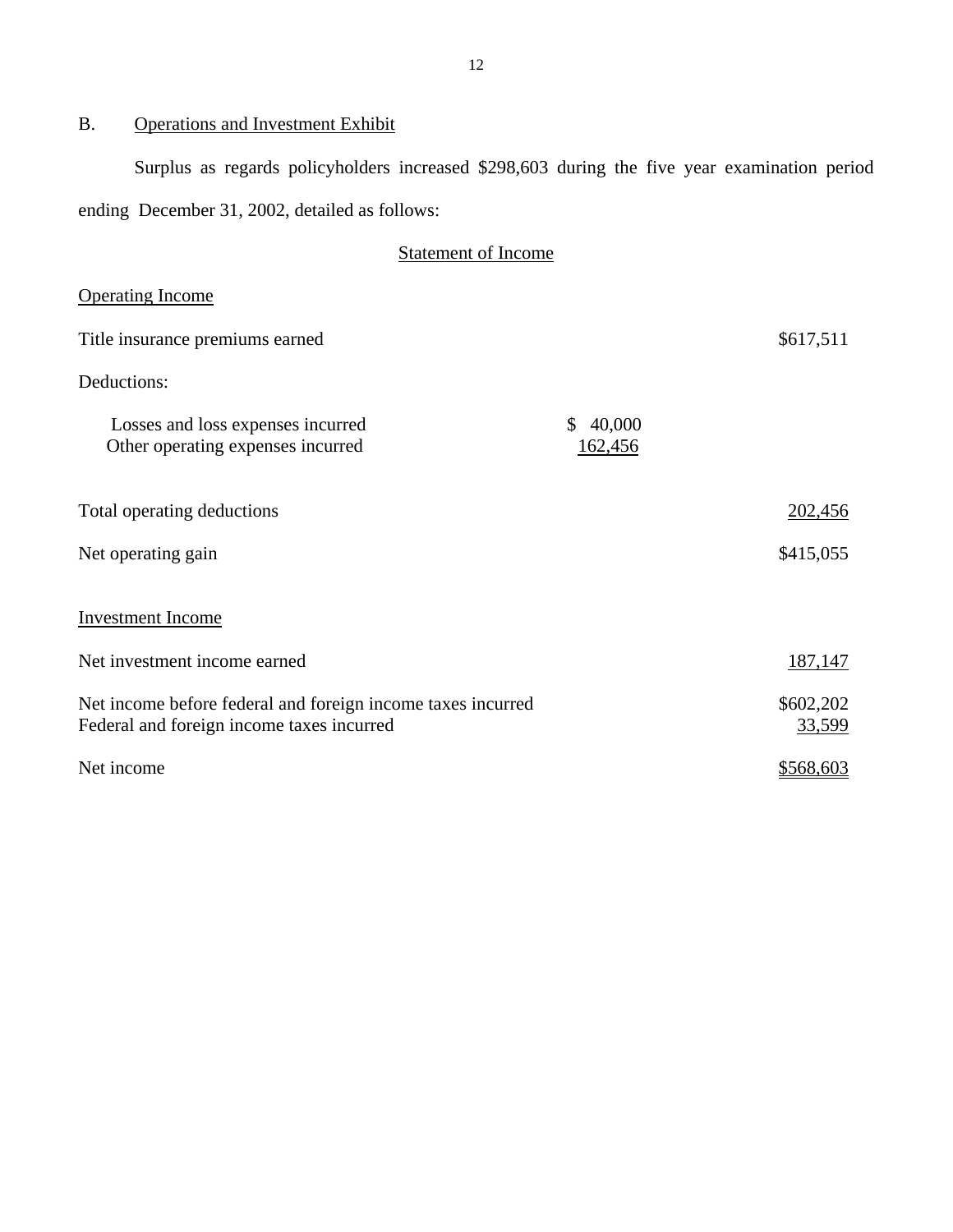#### Capital and Surplus Account

### Surplus as regards policyholders, per report on examination as of December 31, 1997 \$890,451

|                                                                                        | Gains in<br><b>Surplus</b> | Losses in<br>Surplus |             |
|----------------------------------------------------------------------------------------|----------------------------|----------------------|-------------|
| Net income<br>Dividends to stockholders                                                | \$568,603                  | \$<br>270,000        |             |
| Total increases and decreases                                                          | \$568,603                  | \$270,000            |             |
| Net increase to surplus as regards policyholders                                       |                            |                      | 298,603     |
| Surplus as regards policyholders, per report on<br>examination as of December 31, 2002 |                            |                      | \$1,189,054 |

## **4. MARKET CONDUCT ACTIVITIES**

In the course of this examination, a review was made of the manner in which the Company conducts its business practices and fulfills its contractual obligations to policyholders and claimants. The review was general in nature and is not to be construed to encompass the generally more precise scope of a market conduct investigation.

The general review was directed at practices of the Company in the following major areas:

- 1) Sales and advertising
- 2) Underwriting
- 3) Treatment of policyholders and claimants

No discrepancies were noted.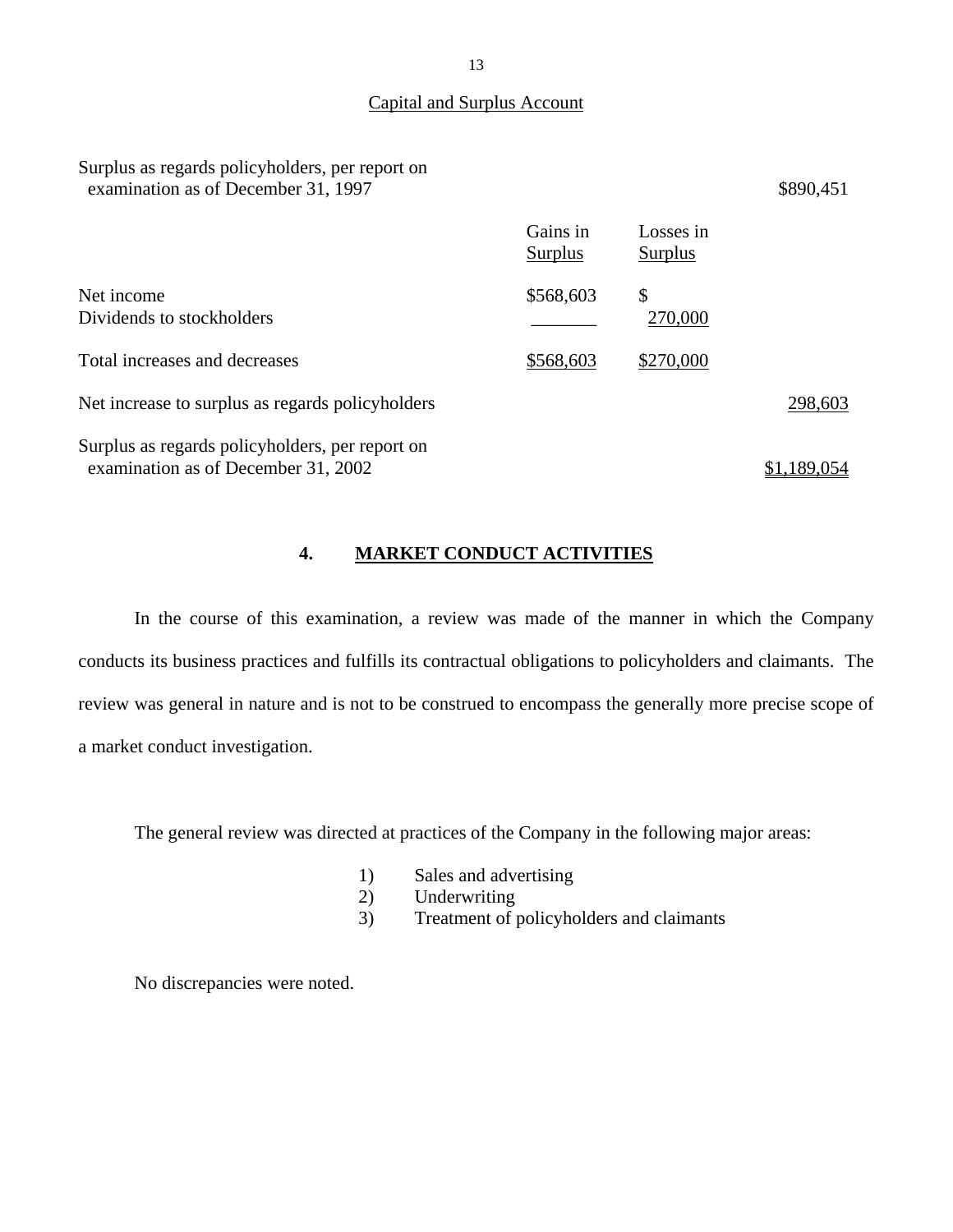## **5. COMPLIANCE WITH PRIOR REPORT ON EXAMINATION**

The prior report on examination as of December 31, 1997 contained twenty-seven recommenda-

tions (page numbers refer to the prior report on examination).

## **ITEM**

## PAGE NO.

| A  |                           | Management                                                                                                                                                                                                                                  |                |  |  |  |
|----|---------------------------|---------------------------------------------------------------------------------------------------------------------------------------------------------------------------------------------------------------------------------------------|----------------|--|--|--|
|    | i.                        | It was recommended that the Company amend its charter and/or by-laws so<br>that the two documents agree on a common date for convening the annual<br>meeting of shareholders.                                                               | $\overline{4}$ |  |  |  |
|    |                           | The Company has complied with this recommendation.                                                                                                                                                                                          |                |  |  |  |
|    | ii.                       | It was recommended that the Company amend its "plan of operation" to<br>reflect its current mode of operation and to file such plan with the<br>Department.                                                                                 | $4 - 5$        |  |  |  |
|    |                           | The Company has not complied with this recommendation. A similar<br>recommendation is made in this report.                                                                                                                                  |                |  |  |  |
|    | $\overline{\text{iii}}$ . | It was recommended that the Company monitor and control its agency<br>activities.                                                                                                                                                           | 5              |  |  |  |
|    |                           | The Company has complied with this recommendation.                                                                                                                                                                                          |                |  |  |  |
| B. |                           | <b>Territory and Plan of Operation</b>                                                                                                                                                                                                      |                |  |  |  |
|    | i.                        | It was recommended that the Company record premiums written in such a<br>manner as shall give a true exhibit of the result of its operations.                                                                                               | 6              |  |  |  |
|    |                           | The Company has not complied with this recommendation; a similar<br>recommendation is made in this report.                                                                                                                                  |                |  |  |  |
|    | ii.                       | It was recommended that the Company report the portion of premiums paid<br>by applicants for the title insurance and retained by agents as incurred<br>expenses on the operations and investment exhibit of its filed annual<br>statements. | 6              |  |  |  |
|    |                           | The Company has not complied with this recommendation; a similar<br>recommendation is made in this report.                                                                                                                                  |                |  |  |  |
|    | Law.                      | It was further recommended that the Company prepare its annual statement in<br>accordance with the provisions of Section $307(a)(2)$ of the New York Insurance                                                                              | 6              |  |  |  |
|    |                           |                                                                                                                                                                                                                                             |                |  |  |  |

The Company has not complied with this recommendation; a similar recommendation is made in this report.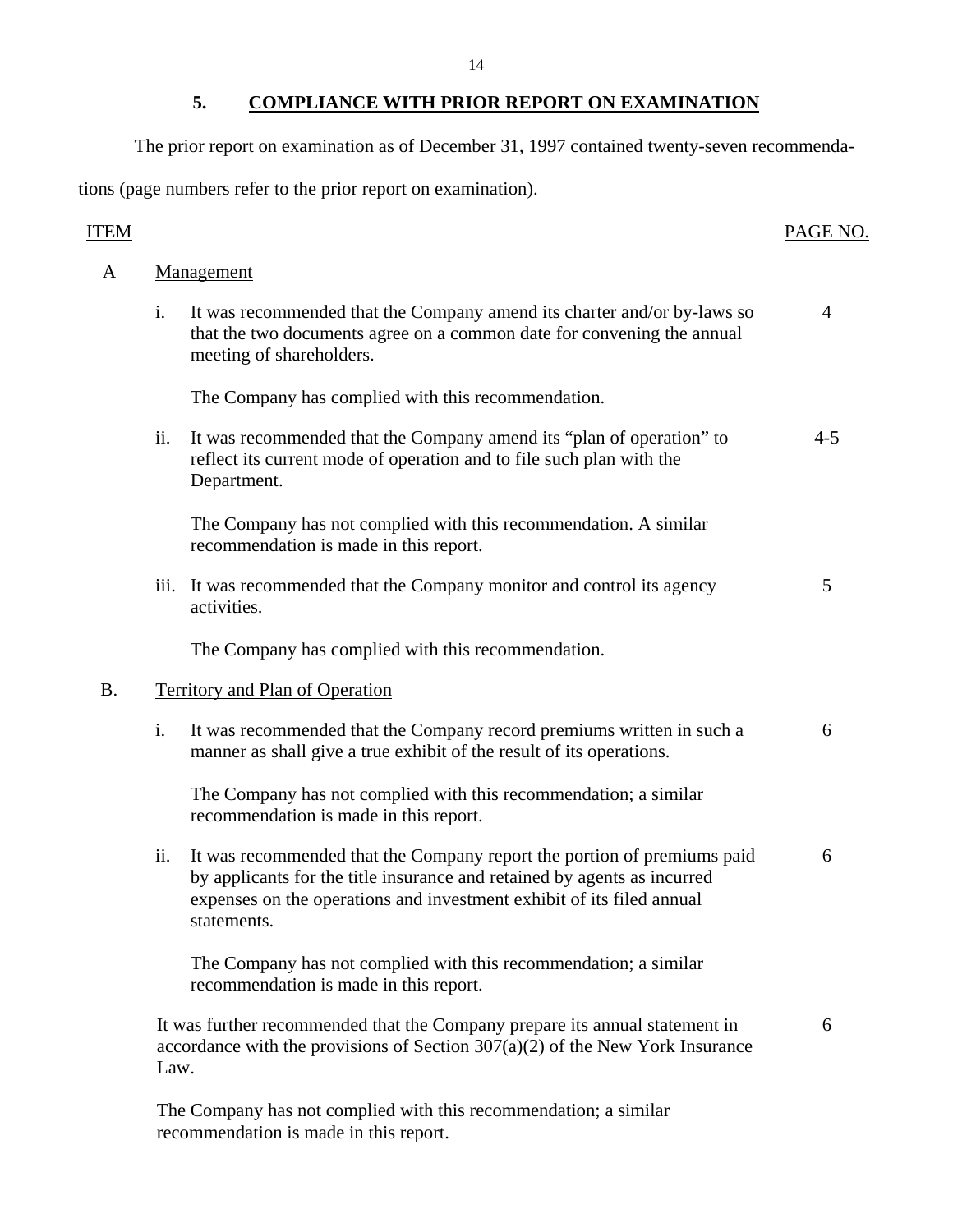# ITEM PAGE NO.

| C. |      | <b>Abandoned Property Law</b>                                                                                                                                                             |         |  |  |
|----|------|-------------------------------------------------------------------------------------------------------------------------------------------------------------------------------------------|---------|--|--|
|    |      | It was recommended that the Company comply with Section 1316 of the<br>Abandoned Property Law.                                                                                            | 7       |  |  |
|    |      | The Company has complied with this recommendation.                                                                                                                                        |         |  |  |
| D. |      | <b>Segregated Funds Held For Others</b>                                                                                                                                                   |         |  |  |
|    | i.   | It was recommended that the Company establish procedures to account for<br>and determine the escrow amount on deposit with its agent.                                                     | 7       |  |  |
|    |      | The Company has not complied with this recommendation; a similar<br>recommendation is made in this report.                                                                                |         |  |  |
|    | ii.  | It was recommended that the Company require its agent to execute an<br>escrow agreement.                                                                                                  | $7 - 8$ |  |  |
|    |      | The Company has not complied with this recommendation; a similar<br>recommendation is made in this report.                                                                                |         |  |  |
|    | iii. | It was recommended that the Company disclose all escrow deposits held on<br>behalf of its policyholders in a footnote to its annual statements.                                           | 8       |  |  |
|    |      | The Company has not complied with this recommendation; a similar<br>recommendation is made in this report.                                                                                |         |  |  |
| E. |      | <b>Audited Financial Statements</b>                                                                                                                                                       |         |  |  |
|    |      | It was recommended that the Company comply with the provisions of Section<br>307(b) of the New York Insurance Law and Section 89.2 of the Department<br>Regulation 118.                   | 8       |  |  |
|    |      | The Company has complied with this recommendation.                                                                                                                                        |         |  |  |
| F. |      | Conflict of Interest                                                                                                                                                                      |         |  |  |
|    | i.   | It was recommended that the Company establish a proper procedure for<br>distributing conflict of interest statements annually to officers, directors and<br>key employees.                | 9       |  |  |
|    |      | The Company has complied with this recommendation.                                                                                                                                        |         |  |  |
|    | ii.  | It was recommended the Company establish a procedure for enforcing such<br>a policy and permit the board of directors to properly oversee and correctly<br>handle any conflict disclosed. | 9       |  |  |
|    |      |                                                                                                                                                                                           |         |  |  |

The Company has complied with this recommendation.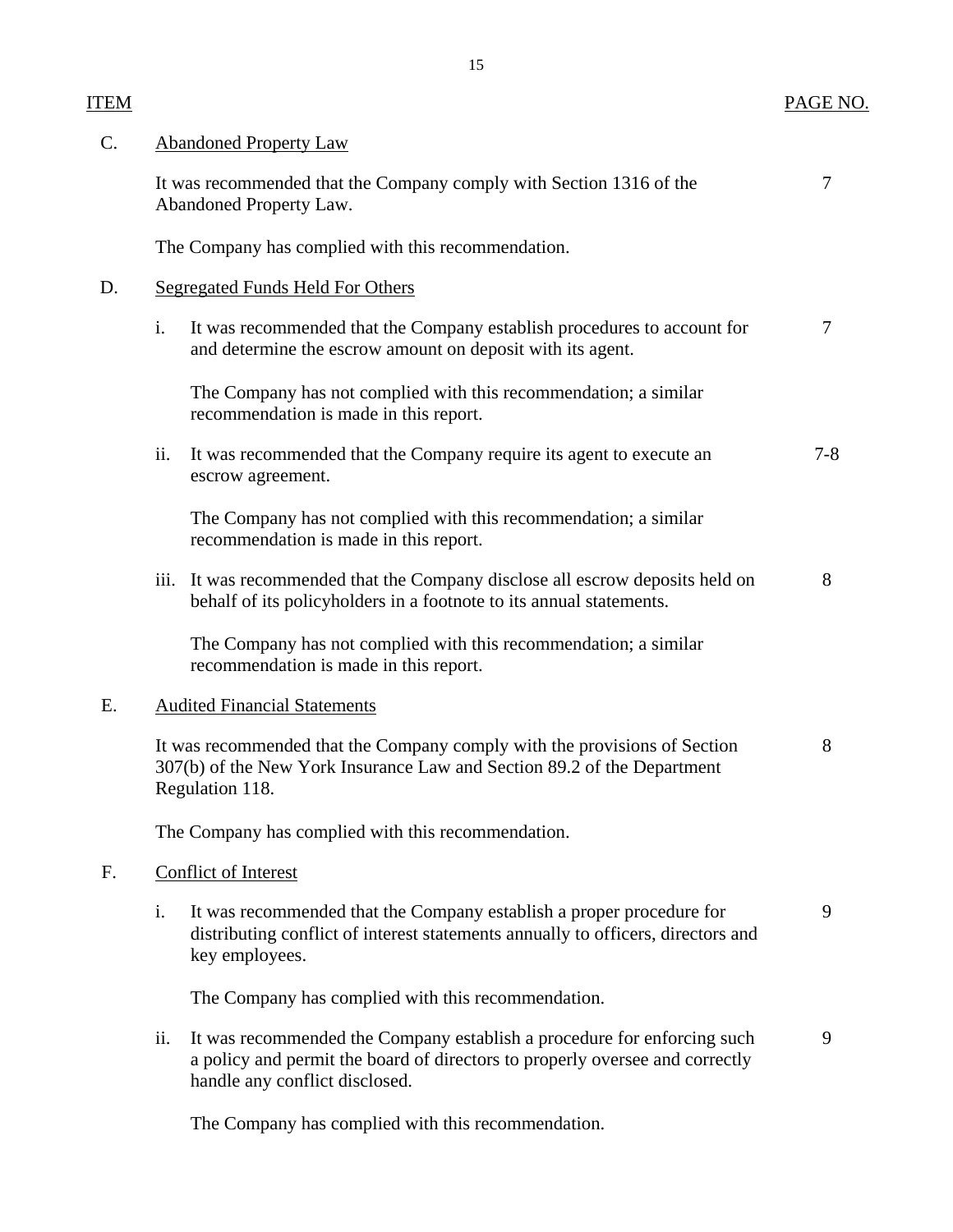| <b>ITEM</b> |      |                                                                                                                                                                                                           | PAGE NO. |
|-------------|------|-----------------------------------------------------------------------------------------------------------------------------------------------------------------------------------------------------------|----------|
|             | iii. | It was further recommended that the board of directors keep complete<br>minutes of its proceedings on such matters.                                                                                       | 9        |
|             |      | The Company has complied with this recommendation.                                                                                                                                                        |          |
| G.          |      | <b>Accounts, Records and Internal Controls</b>                                                                                                                                                            |          |
|             |      | It was recommended that the Company do the following:                                                                                                                                                     |          |
|             | i.   | Obtain fidelity bond and business interruption insurance.                                                                                                                                                 | 10       |
|             |      | The Company has not complied with this recommendation. A similar<br>recommendation is made in this report.                                                                                                |          |
|             | ii.  | Require two authorized signatures for checks and for transactions drawn on<br>the Company's bank accounts;                                                                                                | 10       |
|             |      | The Company has not complied with this recommendation. A similar<br>recommendation is made in this report.                                                                                                |          |
|             | iii. | Keep its corporate records in a place where they are readily available for<br>examination.                                                                                                                | 10       |
|             |      | The Company has complied with this recommendation.                                                                                                                                                        |          |
|             |      | iv. File a Management Discussion and Analysis with the Department by April 1<br>of each year.                                                                                                             | 10       |
|             |      | The Company has complied with this recommendation.                                                                                                                                                        |          |
|             | V.   | Exercise greater care in preparing the General Interrogatories in its future<br>filed annual statements.                                                                                                  | 10       |
|             |      | The Company has complied with this recommendation.                                                                                                                                                        |          |
|             | V1.  | Comply with the provisions of Section 1302 of the New York Insurance<br>Law as regards to allowing office equipment and deposits as admitted<br>assets.                                                   | 10       |
|             |      | The Company has complied with this recommendation.                                                                                                                                                        |          |
|             |      | vii. Keep adequate documentation to show its calculation of the statutory<br>premium reserve and calculate such premium reserve in accordance with<br>Section $6405(a)(2)$ of the New York Insurance Law. | 10       |
|             |      | The Company has complied with this recommendation.                                                                                                                                                        |          |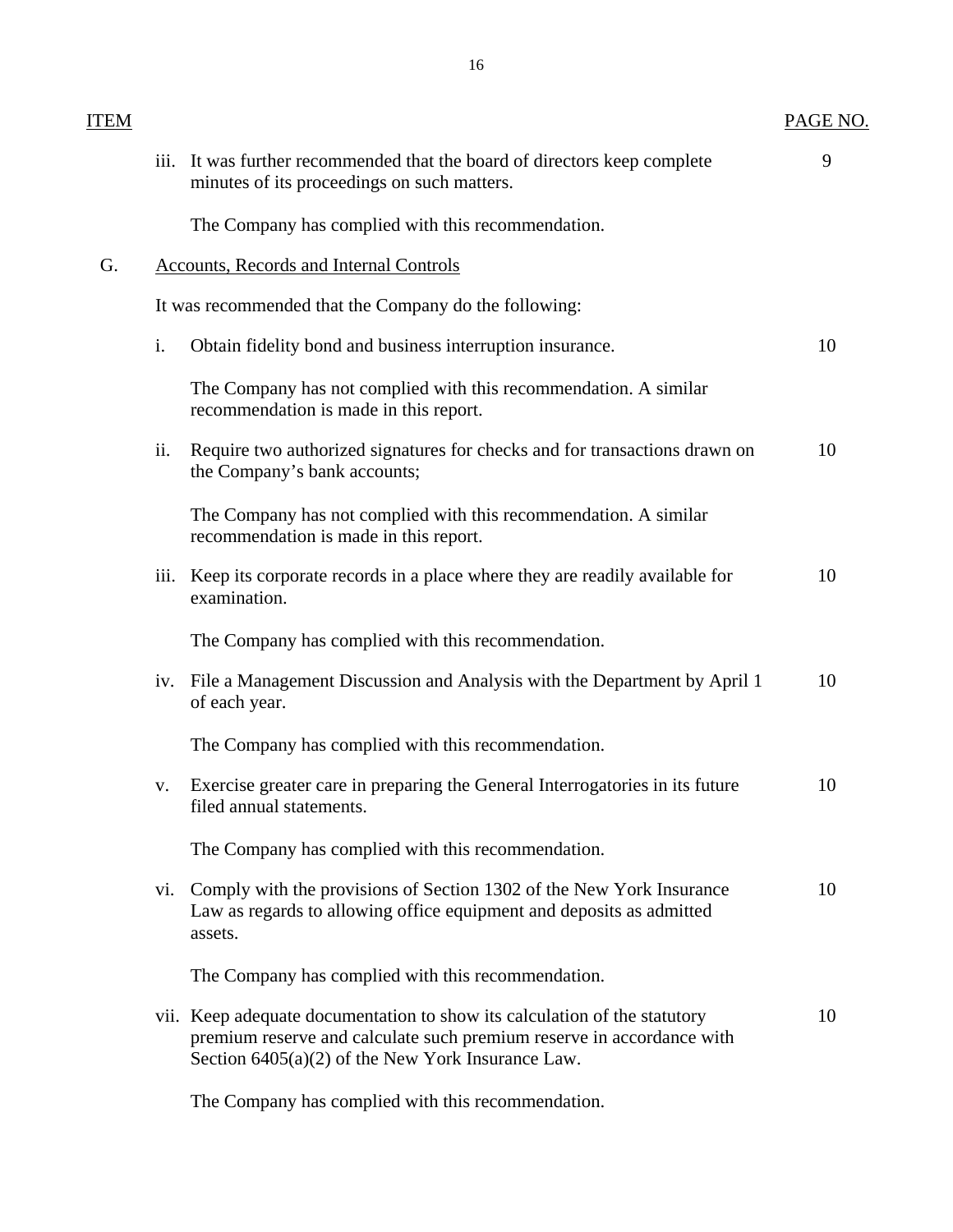| Н. | <b>Custodial Agreement</b>                                                                                                                                                         |                                                                                                                                                                                                                                                                                  |           |
|----|------------------------------------------------------------------------------------------------------------------------------------------------------------------------------------|----------------------------------------------------------------------------------------------------------------------------------------------------------------------------------------------------------------------------------------------------------------------------------|-----------|
|    |                                                                                                                                                                                    | It was recommended that the Company establish a formal written custodial<br>agreement for its securities with a bank or trust company, licensed by the United<br>States or any State thereof, which contains safeguards and controls that are<br>satisfactory to the Department. | 11        |
|    |                                                                                                                                                                                    | The Company has not complied with this recommendation; a similar<br>recommendation is made in this report.                                                                                                                                                                       |           |
| I. | <b>Statement of Actuarial Opinion</b>                                                                                                                                              |                                                                                                                                                                                                                                                                                  |           |
|    | It was recommended that the Company file a statement of actuarial opinion as<br>required by the NAIC Annual Statement Instructions when preparing its future<br>annual statements. |                                                                                                                                                                                                                                                                                  | 11        |
|    |                                                                                                                                                                                    | The Company received a filing exemption from this Department.                                                                                                                                                                                                                    |           |
| J. | <b>Market Conduct Activities</b>                                                                                                                                                   |                                                                                                                                                                                                                                                                                  |           |
|    | i.                                                                                                                                                                                 | It was recommended that the Company establish procedures to verify that<br>the premiums charged by its agents are accurate.                                                                                                                                                      | 15        |
|    |                                                                                                                                                                                    | The Company has complied with this recommendation.                                                                                                                                                                                                                               |           |
|    | ii.                                                                                                                                                                                | It was recommended that the Company establish procedures to keep its title<br>underwriting or claim files under its control.                                                                                                                                                     | 15        |
|    |                                                                                                                                                                                    | The Company has complied with this recommendation.                                                                                                                                                                                                                               |           |
|    | iii.                                                                                                                                                                               | It was again recommended that the Company seek to have the three title<br>policies amended to reflect the correct face amounts of insurance.                                                                                                                                     | $15 - 16$ |
|    |                                                                                                                                                                                    | The Company has complied with this recommendation.                                                                                                                                                                                                                               |           |
|    |                                                                                                                                                                                    | iv. It is recommended that the Company comply with Department Circular<br>Letter No. 11 (1978) by keeping a central complaint log.                                                                                                                                               | 16        |
|    |                                                                                                                                                                                    | The Company has complied with this recommendation.                                                                                                                                                                                                                               |           |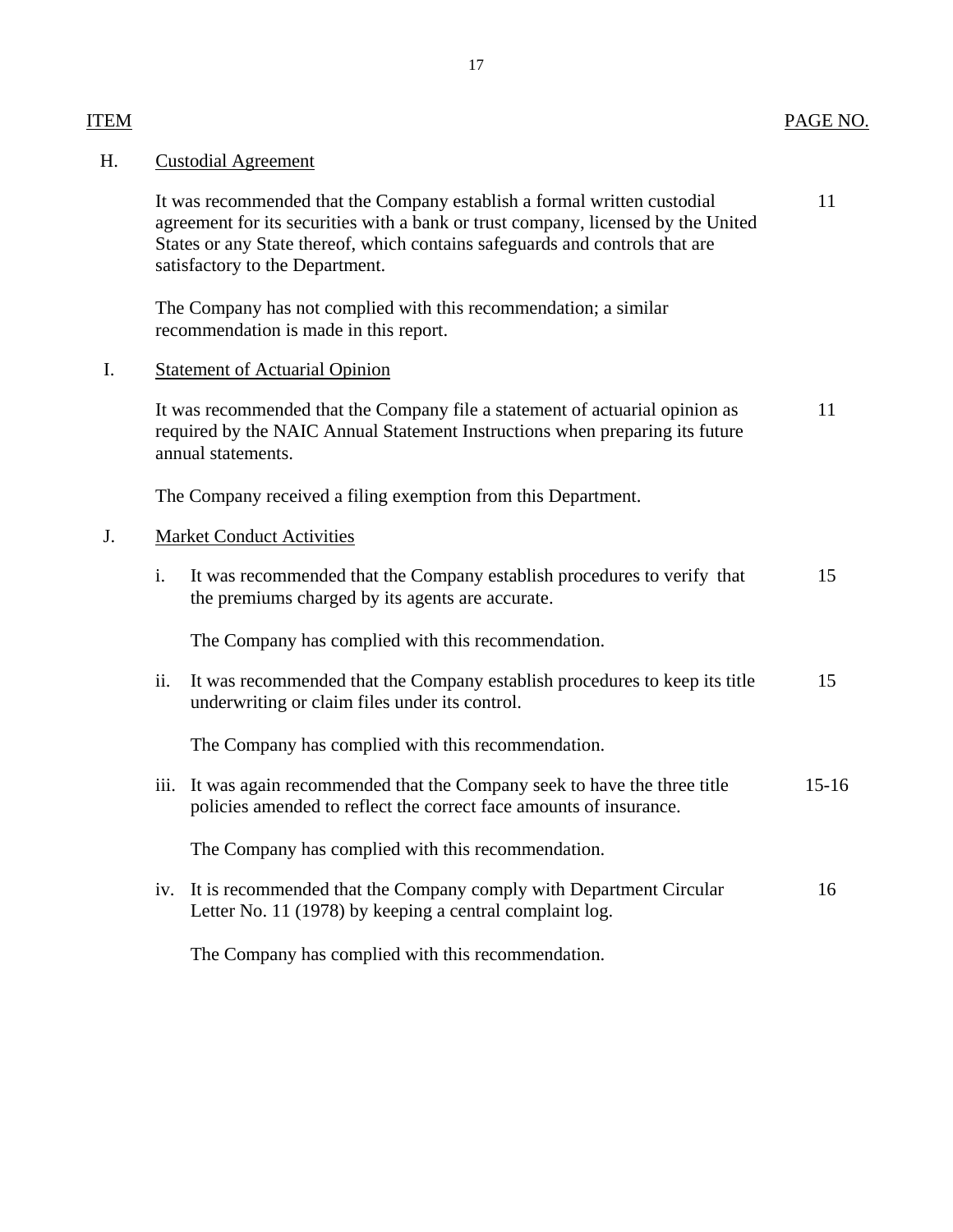## **6. SUMMARY OF COMMENTS AND RECOMMENDATIONS**

## <span id="page-19-0"></span>**ITEM**

#### PAGE NO.

5

5

6

#### A. Management

It is recommended that the Company amend its "plan of operation" to reflect its current mode of operations and file such plan, which should include a proposed management agreement, with the Department. 4

### B.

### Territory and Plan of Operation

- i. It is recommended that the Company report "gross direct premiums written" gross of commissions on Schedule T of its filed annual statement, in accordance with the provisions of the Annual Statement Instructions for Title Companies and SSAP No. 57.
- ii. It is further recommended that the Company correctly report agents' commissions as "amounts paid to or retained by title agent" on the operations and investment exhibits of its filed annual statements, in accordance with the provisions of the Annual Statement Instructions for Title Companies and SSAP No. 57.

#### C. Holding Company System

It is recommended that the Company file annual reports in accordance with the requirements of Article 15 of the New York Insurance Law.

#### D. Segregated Funds Held For Others

- i. It is recommended that the Company establish procedures to account for and determine the escrow amount on deposit with its agent. 7
- ii. It is recommended that the Company require its agent to execute an escrow agreement. 7
- iii. It is recommended that the Company disclose all escrow deposits held on behalf of its policyholders in a footnote to its annual statements. 7

#### E. Accounts, Records and Internal Controls

- i. It is again recommended that the Company obtain fidelity bond and business interruption insurance. 8
- ii. It is again recommended that the Company require two authorized signatures for checks and for transactions drawn on the Company's bank accounts. 8
- iii. It is recommended that the Company segregate the required amount of reinsurance reserve as specified in Section 6405(c) of the NYS Insurance Law. 8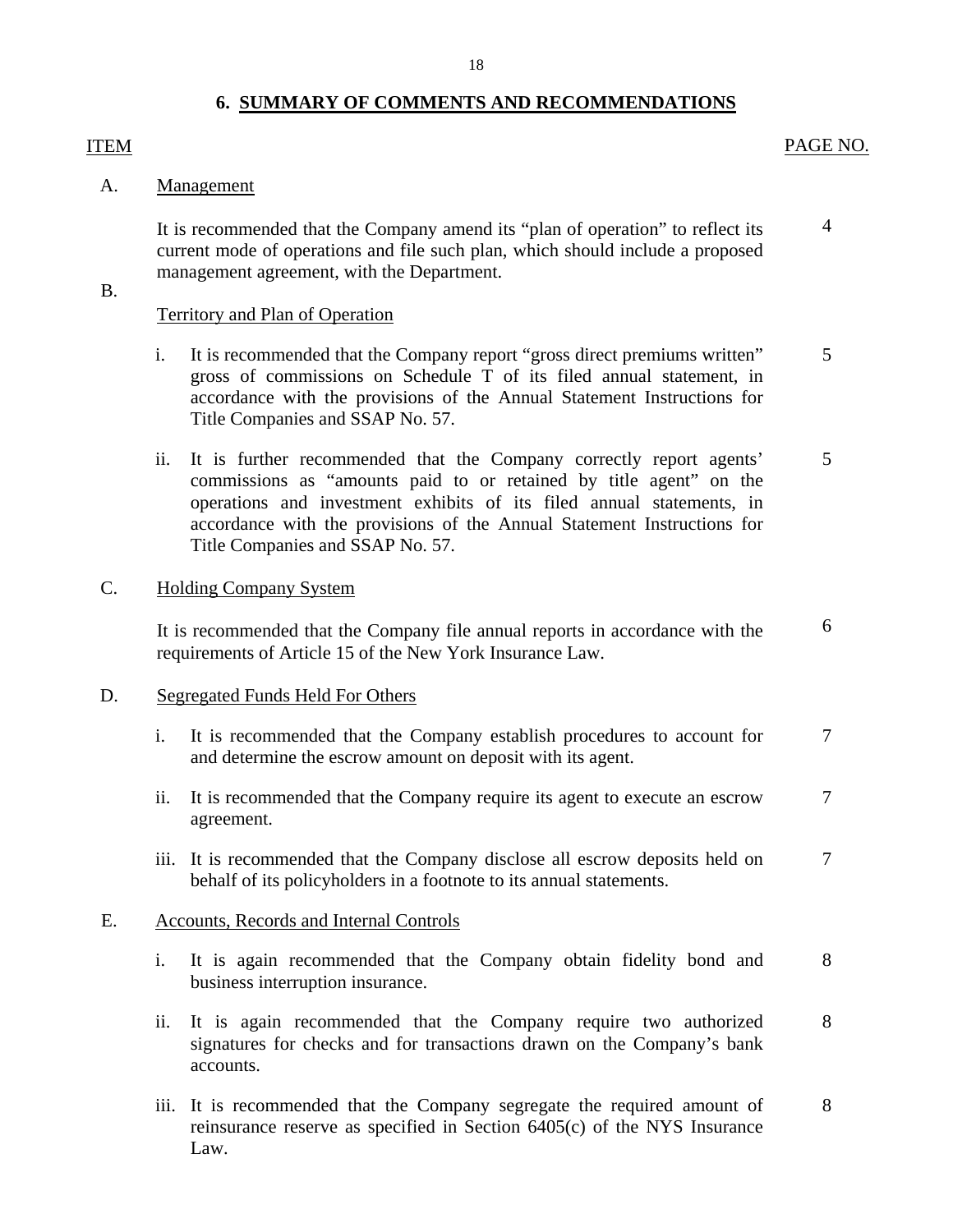## ITEM

## F. Custodial Agreement

It is recommended that the Company establish a formal written custodian agreement for its securities held in a bank or trust company, chartered by the United States or any State thereof, which contains safeguards and controls that are in accordance with the NAIC Financial Examiners Handbook Part 1 Section 1V H. 10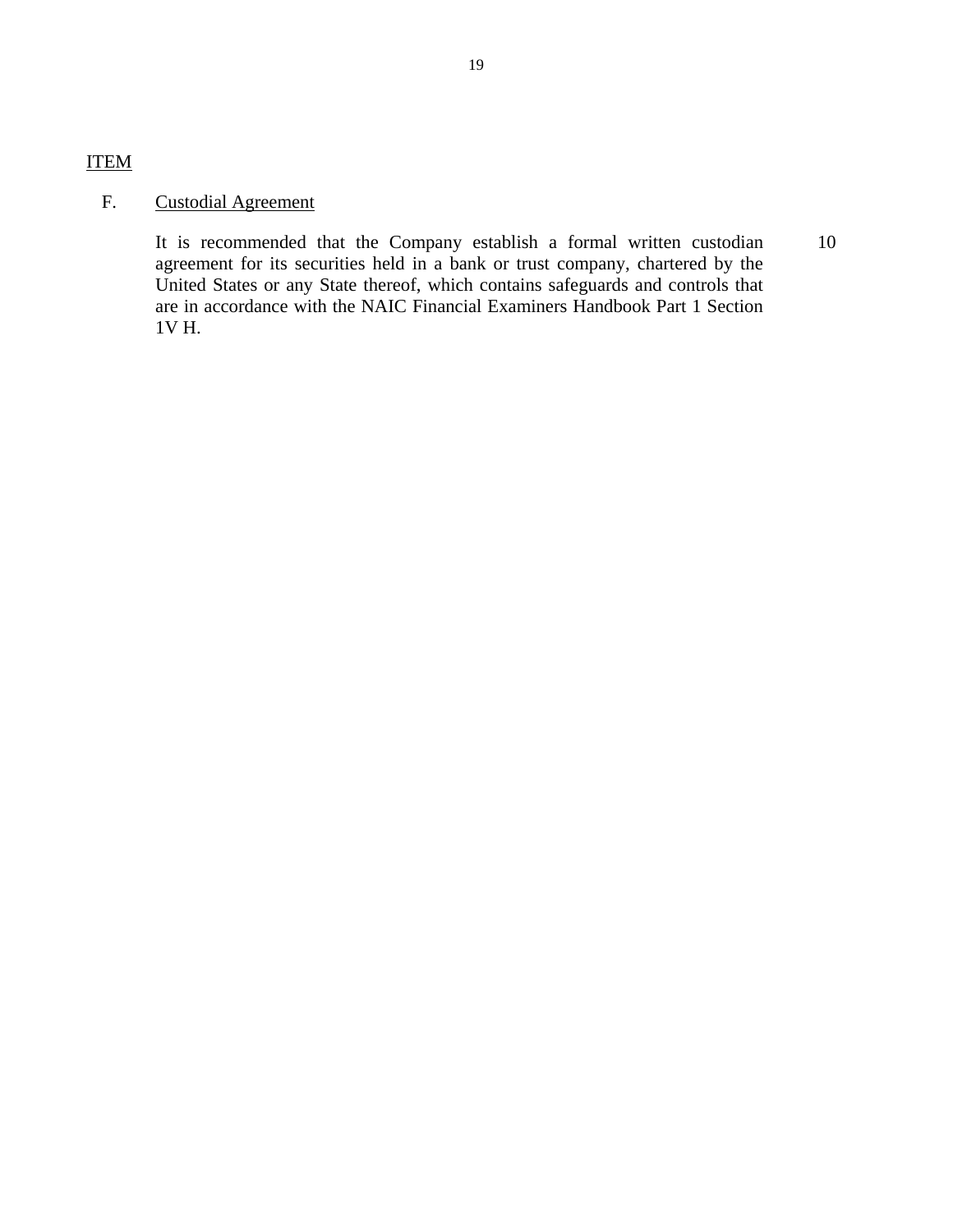Respectfully submitted,

 $\frac{1}{s}$ 

 Senior Insurance Examiner Robert A. Vargas

STATE OF NEW YORK ) )SS.  $\overline{)}$ COUNTY OF NASSAU)

ROBERT A. VARGAS, being duly sworn, deposes and says that the foregoing report submitted by him is true to the best of his knowledge and belief.

\_\_\_\_\_\_\_/s/\_\_\_\_\_\_\_\_\_\_\_\_\_\_\_\_

Robert A. Vargas

Subscribed and sworn to before me

this \_\_\_\_\_\_\_\_\_day of \_\_\_\_\_\_\_\_\_\_\_\_\_\_\_\_\_\_\_\_\_\_\_2003.